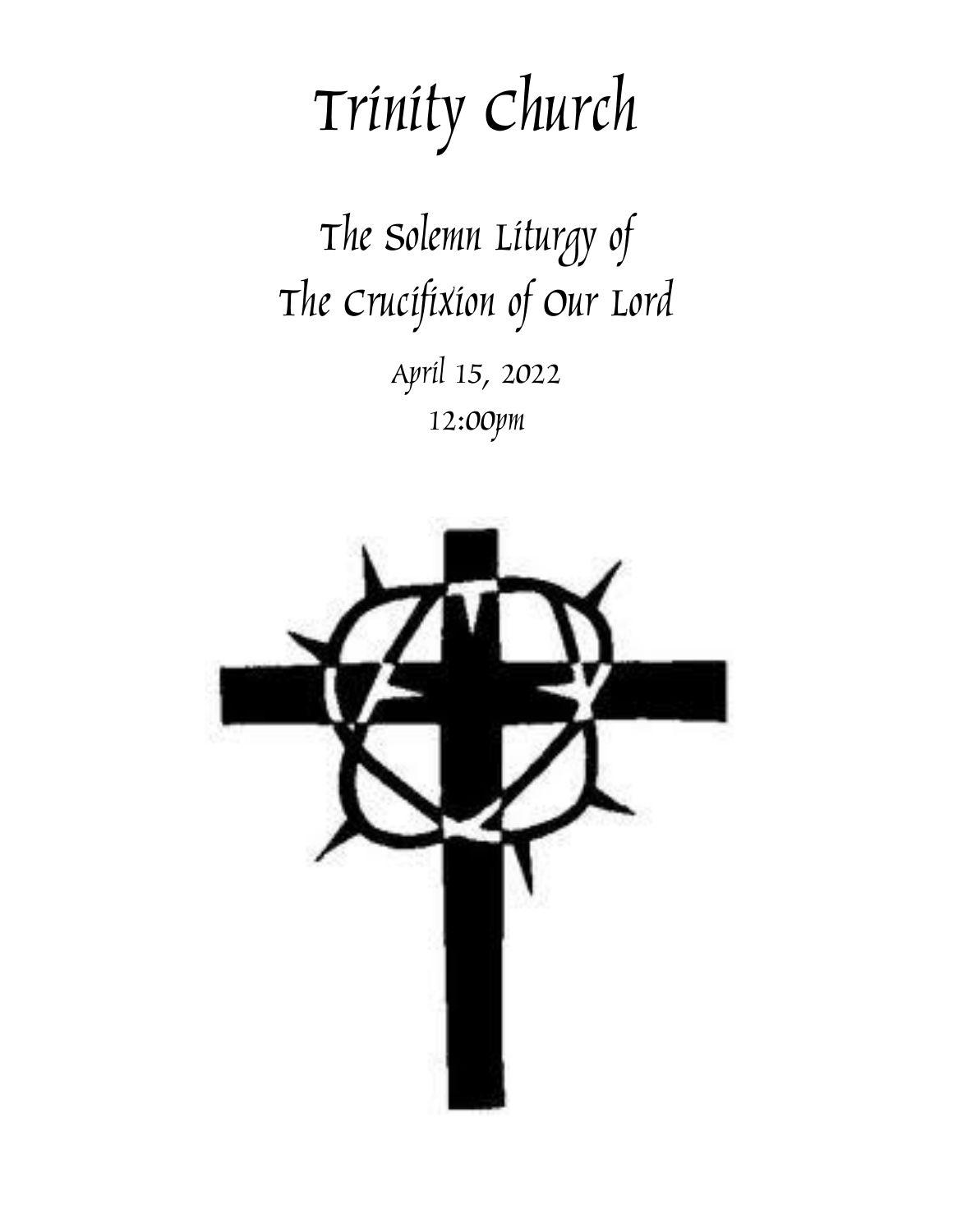## The Solemn Liturgy of the Crucifixion of Our Lord

The Word of God

Salutation and Collect of the Day

Priest: Blessed be our God.

People: For ever and ever. Amen.

Priest: Almighty God, we pray you graciously to behold this your family, for whom our Lord Jesus Christ was willing to be betrayed, and given into the hands of sinners, and to suffer death upon the cross; who now lives and reigns with you and the Holy Spirit, one God, for ever and ever. Amen.

#### Lessons of the Day

Old Testament Isaiah 52:13 – 53:12

Reader: A reading from the Book of Isaiah.

See, my servant shall prosper; he shall be exalted and lifted up, and shall be very high. Just as there were many who were astonished at him—so marred was his appearance, beyond human semblance, and his form beyond that of mortals—so he shall startle many nations; kings shall shut their mouths because of him; for that which had not been told them they shall see, and that which they had not heard they shall contemplate. Who has believed what we have heard? And to whom has the arm of the Lord been revealed? For he grew up before him like a young plant, and like a root out of dry ground; he had no form or majesty that we should look at him, nothing in his appearance that we should desire him. He was despised and rejected by others; a man of suffering and acquainted with infirmity; and as one from whom others hide their faces he was despised, and we held him of no account. Surely he has borne our infirmities and carried our diseases; yet we accounted him stricken, struck down by God, and afflicted. But he was wounded for our transgressions, crushed for our iniquities; upon him was the punishment that made us whole, and by his bruises we are healed. All we like sheep have gone astray; we have all turned to our own way, and the Lord has laid on him the iniquity of us all. He was oppressed, and he was afflicted, yet he did not open his mouth; like a lamb that is led to the slaughter, and like a sheep that before its shearers is silent, so he did not open his mouth. By a perversion of justice he was taken away. Who could have imagined his future? For he was cut off from the land of the living, stricken for the transgression of my people. They made his grave with the wicked and his tomb with the rich, although he had done no violence, and there was no deceit in his mouth. Yet it was the will of the Lord to crush him with pain. When you make his life an offering for sin, he shall see his offspring, and shall prolong his days; through him the will of the Lord shall prosper. Out of his anguish he shall see light; he shall find satisfaction through his knowledge. The righteous one, my servant, shall make many righteous, and he shall bear their iniquities. Therefore I will allot him a portion with the great, and he shall divide the spoil with the strong; because he poured out himself to death, and was numbered with the transgressors; yet he bore the sin of many, and made intercession for the transgressors.

The Word of the Lord. People: Thanks be to God.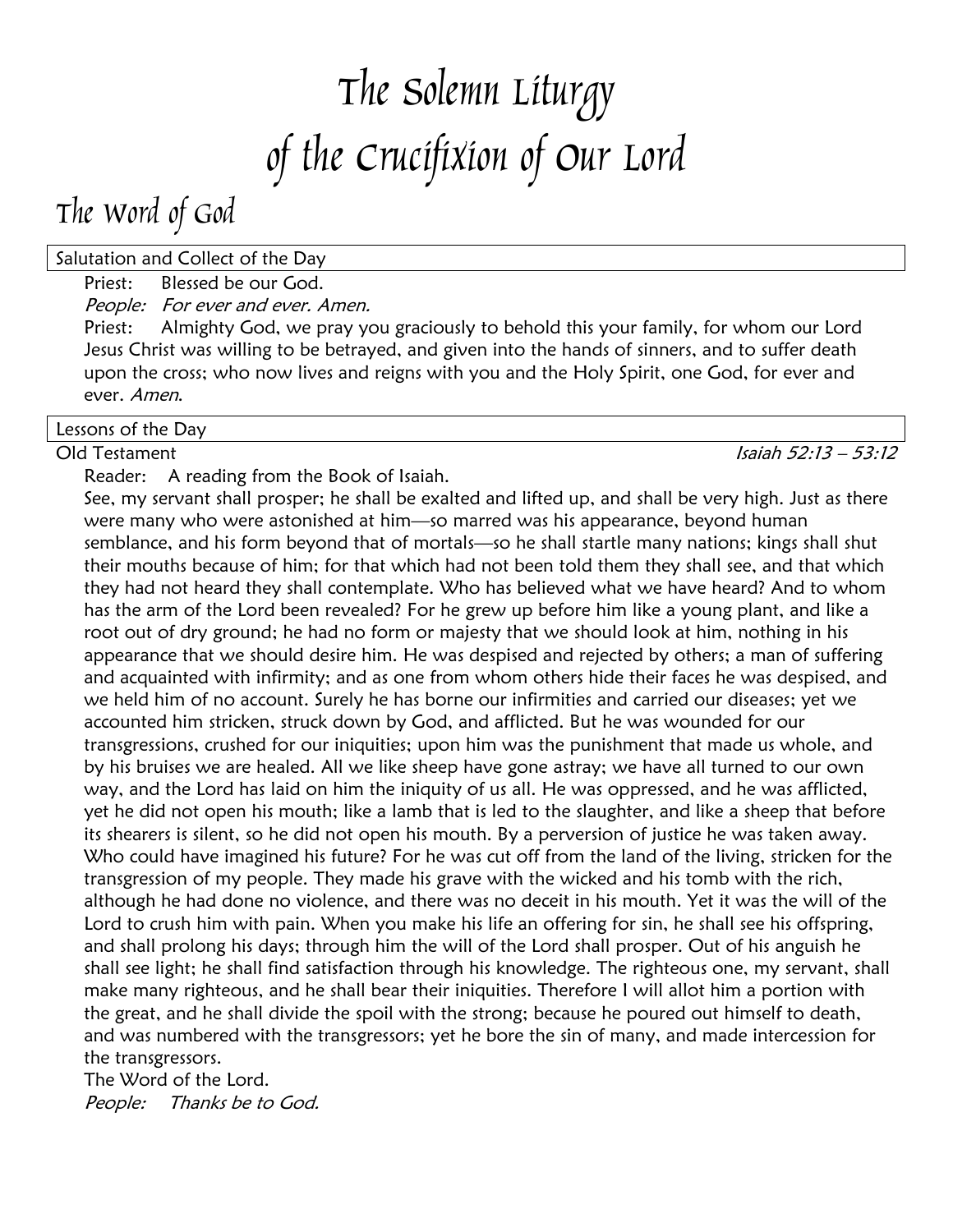1 My God, my God, why have you forsaken me? \* and are so far from my cry and from the words of my distress?

2 O my God, I cry in the daytime, but you do not answer; \* by night as well, but I find no rest.

3 Yet you are the Holy One, \* enthroned upon the praises of Israel.

4 Our forefathers put their trust in you; \* they trusted, and you delivered them. 5 They cried out to you and were delivered; \* they trusted in you and were not put to shame.

6 But as for me, I am a worm and no man, \* scorned by all and despised by the people.

7 All who see me laugh me to scorn; \* they curl their lips and wag their heads, saying,

8 "He trusted in the Lord; let him deliver him; \* let him rescue him, if he delights in him."

9 Yet you are he who took me out of the womb, \* and kept me safe upon my mother's breast.

10 I have been entrusted to you ever since I was born; \* you were my God when I was still in my mother's womb.

11 Be not far from me, for trouble is near, \* and there is none to help.

12 Many young bulls encircle me; \* strong bulls of Bashan surround me.

13 They open wide their jaws at me, \* like a ravening and a roaring lion.

14 I am poured out like water; all my bones are out of joint; \* my heart within my breast is melting wax.

15 My mouth is dried out like a pot-sherd; my tongue sticks to the roof of my mouth; \* and you have laid me in the dust of the grave.

16 Packs of dogs close me in, and gangs of evildoers circle around me; \* they pierce my hands and my feet; I can count all my bones.

17 They stare and gloat over me;  $*$ they divide my garments among them; they cast lots for my clothing.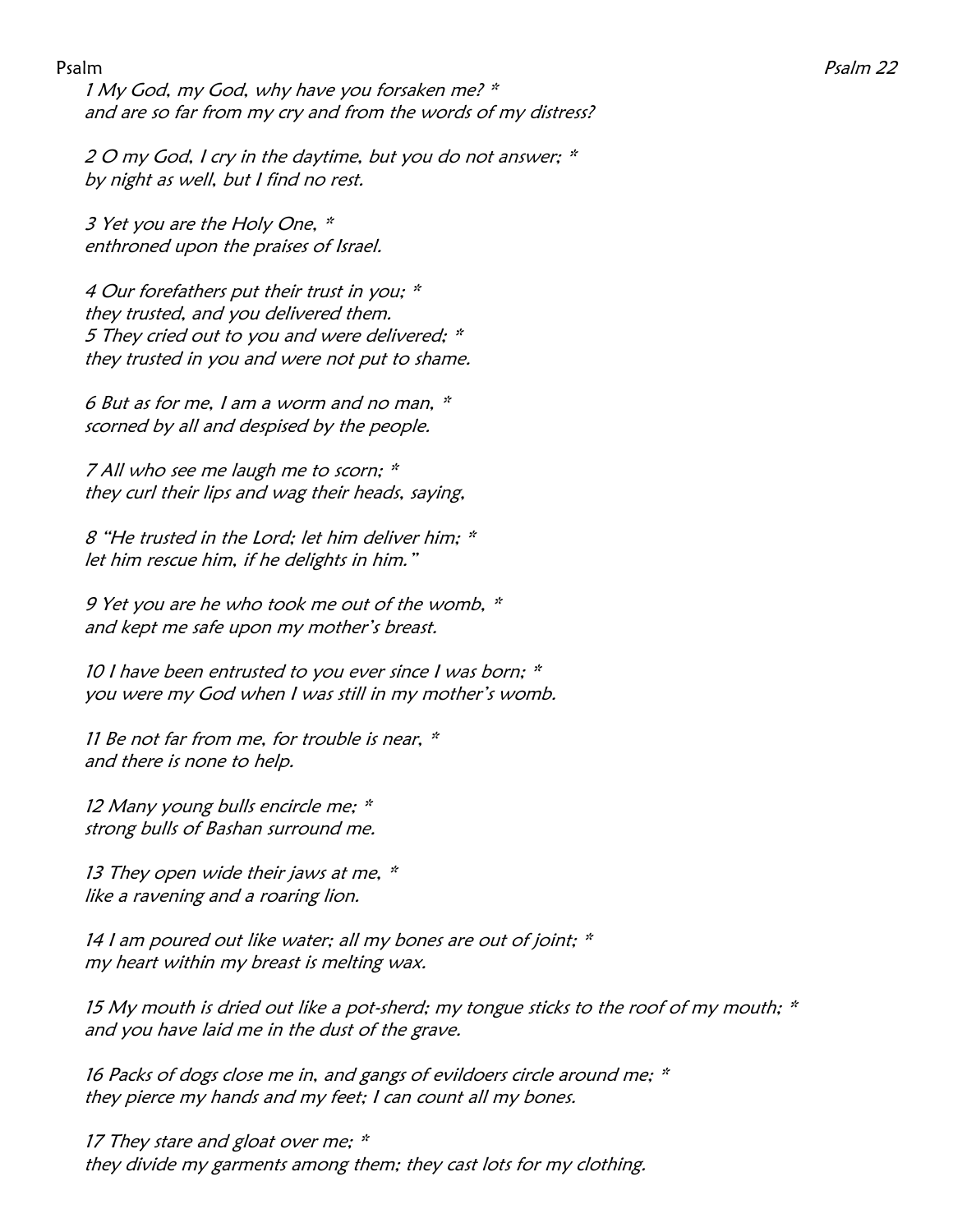18 Be not far away, O Lord; \* you are my strength; hasten to help me.

19 Save me from the sword,  $*$ my life from the power of the dog.

20 Save me from the lion's mouth, \* my wretched body from the horns of wild bulls.

21 I will declare your Name to my brethren; \* in the midst of the congregation I will praise you.

22 Praise the Lord, you that fear him; \* stand in awe of him, O offspring of Israel; all you of Jacob's line, give glory.

23 For he does not despise nor abhor the poor in their poverty; neither does he hide his face from them; \* but when they cry to him he hears them.

24 My praise is of him in the great assembly;  $*$ I will perform my vows in the presence of those who worship him.

25 The poor shall eat and be satisfied, and those who seek the Lord shall praise him: \* "May your heart live for ever!"

26 All the ends of the earth shall remember and turn to the Lord, \* and all the families of the nations shall bow before him.

27 For kingship belongs to the Lord; \* he rules over the nations.

28 To him alone all who sleep in the earth bow down in worship; \* all who go down to the dust fall before him.

29 My soul shall live for him; my descendants shall serve him; \* they shall be known as the Lord's for ever.

30 They shall come and make known to a people yet unborn \* the saving deeds that he has done.

Reader: A reading from the letter to the Hebrews.

"This is the covenant that I will make with them after those days, says the Lord: I will put my laws in their hearts, and I will write them on their minds," he also adds, "I will remember their sins and their lawless deeds no more." Where there is forgiveness of these, there is no longer any offering for sin. Therefore, my friends, since we have confidence to enter the sanctuary by the blood of Jesus, by the new and living way that he opened for us through the curtain (that is, through his flesh), and since we have a great priest over the house of God, let us approach with a true heart in full assurance of faith, with our hearts sprinkled clean from an evil conscience and our bodies

Epistle Hebrews 10:16-25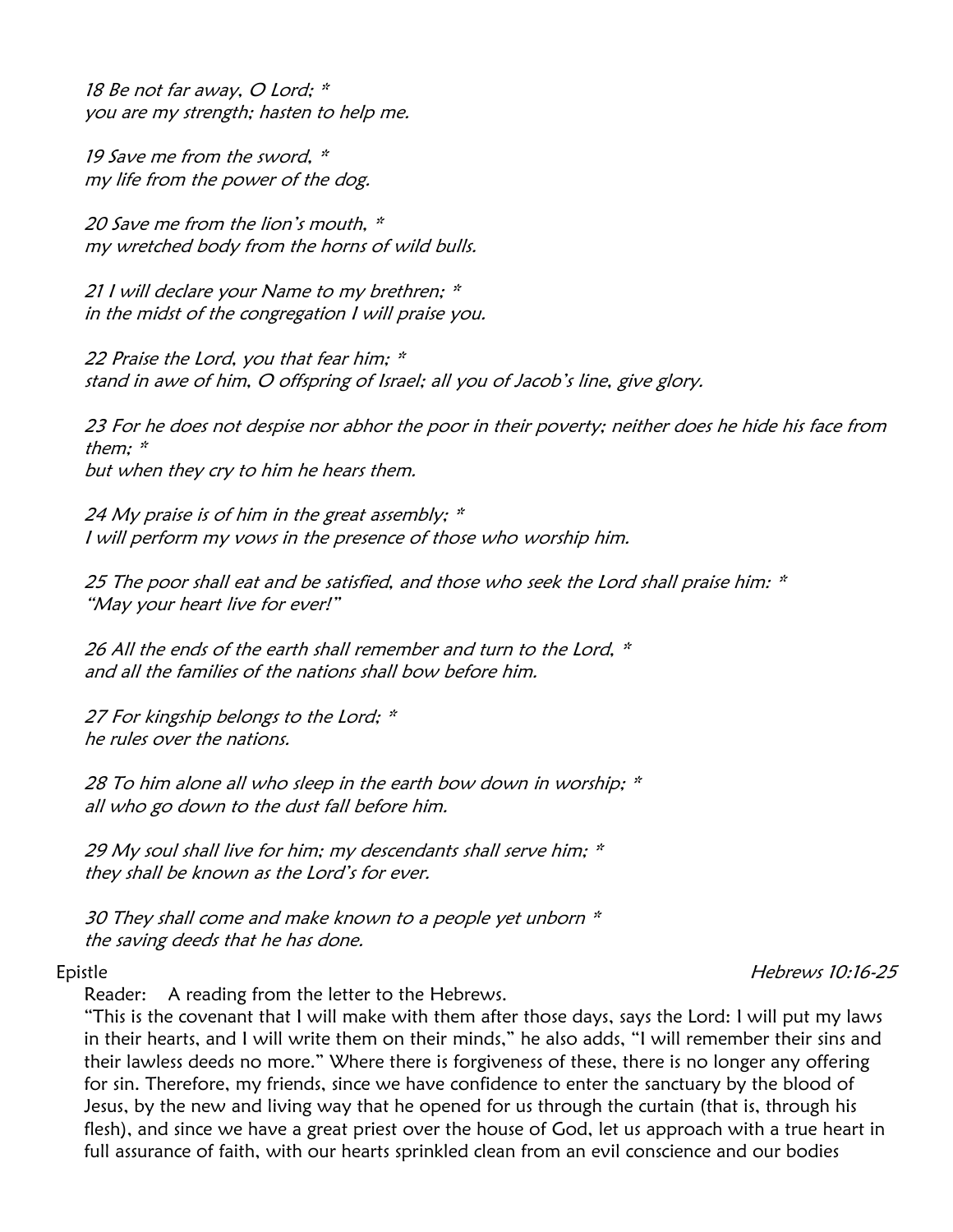washed with pure water. Let us hold fast to the confession of our hope without wavering, for he who has promised is faithful. And let us consider how to provoke one another to love and good deeds, not neglecting to meet together, as is the habit of some, but encouraging one another, and all the more as you see the Day approaching.

The Word of the Lord.

People: Thanks be to God.

Sequence Hymn #170 Sequence Hymn #170

#### THE PASSION OF OUR LORD JESUS CHRIST **SEEMS** AND THE SECOND 18:1-19:42

#### People may be seated for the reading of the Passion Gospel until indicated to stand or kneel. Choose to stand or kneel as you are able; remaining seated is an acceptable option.

After Jesus had spoken these words, he went out with his disciples across the Kidron valley to a place where there was a garden, which he and his disciples entered. Now Judas, who betrayed him, also knew the place, because Jesus often met there with his disciples. So Judas brought a detachment of soldiers together with police from the chief priests and the Pharisees, and they came there with lanterns and torches and weapons. Then Jesus, knowing all that was to happen to him, came forward and asked them, "Whom are you looking for?" They answered, "Jesus of Nazareth." Jesus replied, "I am he." Judas, who betrayed him, was standing with them. When Jesus said to them, "I am he," they stepped back and fell to the ground. Again he asked them, "Whom are you looking for?" And they said, "Jesus of Nazareth." Jesus answered, "I told you that I am he. So if you are looking for me, let these men go." This was to fulfill the word that he had spoken, "I did not lose a single one of those whom you gave me." Then Simon Peter, who had a sword, drew it, struck the high priest's slave, and cut off his right ear. The slave's name was Malchus. Jesus said to Peter, "Put your sword back into its sheath. Am I not to drink the cup that the Father has given me?" So the soldiers, their officer, and the Jewish police arrested Jesus and bound him. First they took him to Annas, who was the father-in-law of Caiaphas, the high priest that year. Caiaphas was the one who had advised the Jews that it was better to have one person die for the people. Simon Peter and another disciple followed Jesus. Since that disciple was known to the high priest, he went with Jesus into the courtyard of the high priest, but Peter was standing outside at the gate. So the other disciple, who was known to the high priest, went out, spoke to the woman who guarded the gate, and brought Peter in. The woman said to Peter, "You are not also one of this man's disciples, are you?" He said, "I am not." Now the slaves and the police had made a charcoal fire because it was cold, and they were standing around it and warming themselves. Peter also was standing with them and warming himself. Then the high priest questioned Jesus about his disciples and about his teaching. Jesus answered, "I have spoken openly to the world; I have always taught in synagogues and in the temple, where all the Jews come together. I have said nothing in secret. Why do you ask me? Ask those who heard what I said to them; they know what I said." When he had said this, one of the police standing nearby struck Jesus on the face, saying, "Is that how you answer the high priest?" Jesus answered, "If I have spoken wrongly, testify to the wrong. But if I have spoken rightly, why do you strike me?" Then Annas sent him bound to Caiaphas the high priest. Now Simon Peter was standing and warming himself. They asked him, "You are not also one of his disciples, are you?" He denied it and said, "I am not." One of the slaves of the high priest, a relative of the man whose ear Peter had cut off, asked, "Did I not see you in the garden with him?" Again Peter denied it, and at that moment the cock crowed. Then they took Jesus from Caiaphas to Pilate's headquarters. It was early in the morning. They themselves did not enter the headquarters, so as to avoid ritual defilement and to be able to eat the Passover. So Pilate went out to them and said, "What accusation do you bring against this man?" They answered, "If this man were not a criminal, we would not have handed him over to you." Pilate said to them, "Take him yourselves and judge him according to your law." The Jews replied, "We are not permitted to put anyone to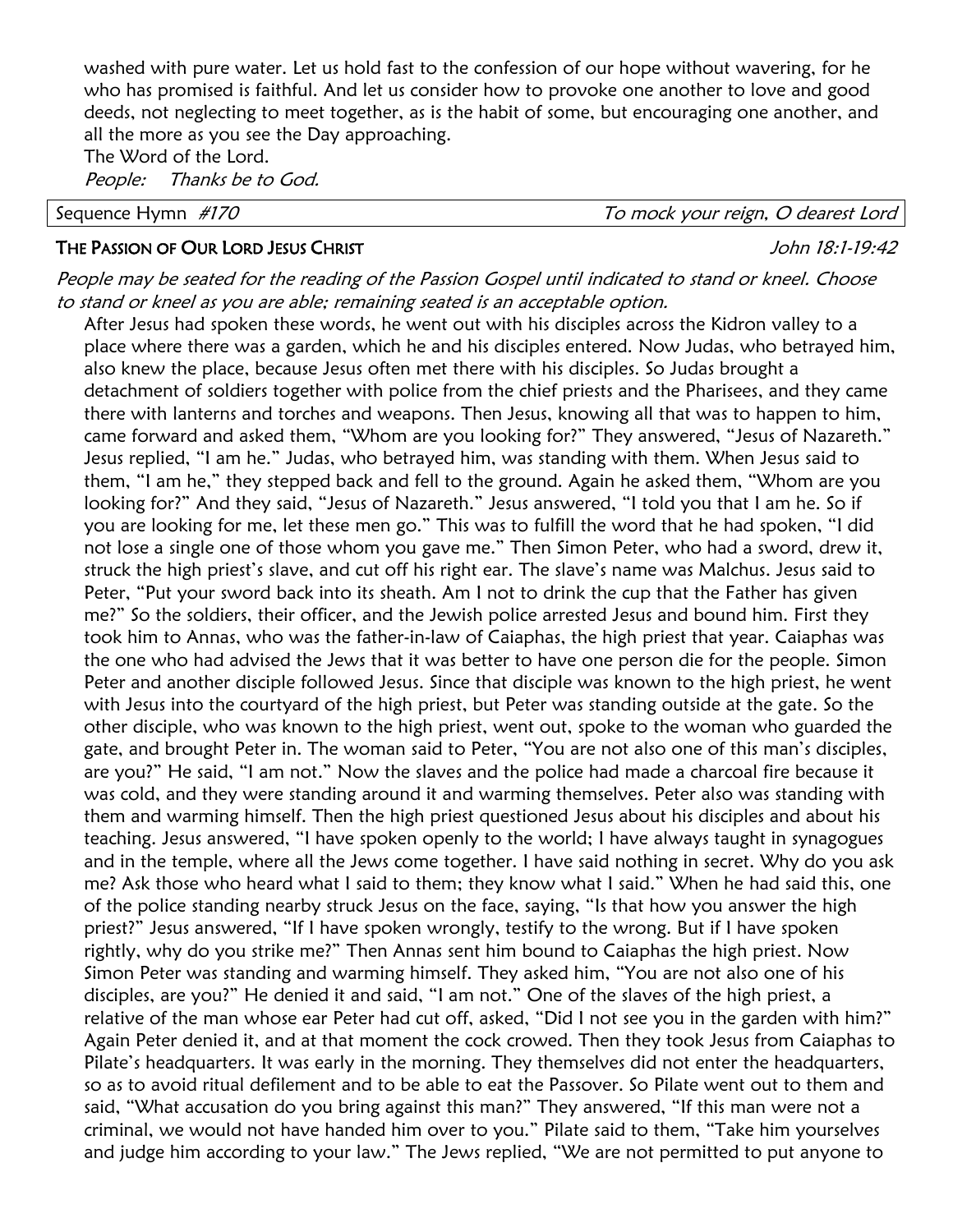death." (This was to fulfill what Jesus had said when he indicated the kind of death he was to die.) Then Pilate entered the headquarters again, summoned Jesus, and asked him, "Are you the King of the Jews?" Jesus answered, "Do you ask this on your own, or did others tell you about me?" Pilate replied, "I am not a Jew, am I? Your own nation and the chief priests have handed you over to me. What have you done?" Jesus answered, "My kingdom is not from this world. If my kingdom were from this world, my followers would be fighting to keep me from being handed over to the Jews. But as it is, my kingdom is not from here." Pilate asked him, "So you are a king?" Jesus answered, "You say that I am a king. For this I was born, and for this I came into the world, to testify to the truth. Everyone who belongs to the truth listens to my voice." Pilate asked him, "What is truth?" After he had said this, he went out to the Jews again and told them, "I find no case against him. But you have a custom that I release someone for you at the Passover. Do you want me to release for you the King of the Jews?" They shouted in reply, "Not this man, but Barabbas!" Now Barabbas was a bandit. Then Pilate took Jesus and had him flogged. And the soldiers wove a crown of thorns and put it on his head, and they dressed him in a purple robe. They kept coming up to him, saying, "Hail, King of the Jews!" and striking him on the face. Pilate went out again and said to them, "Look, I am bringing him out to you to let you know that I find no case against him." So Jesus came out, wearing the crown of thorns and the purple robe. Pilate said to them, "Here is the man!" When the chief priests and the police saw him, they shouted, "Crucify him! Crucify him!" Pilate said to them, "Take him yourselves and crucify him; I find no case against him." The Jews answered him, "We have a law, and according to that law he ought to die because he has claimed to be the Son of God." Now when Pilate heard this, he was more afraid than ever. He entered his headquarters again and asked Jesus, "Where are you from?" But Jesus gave him no answer. Pilate therefore said to him, "Do you refuse to speak to me? Do you not know that I have power to release you, and power to crucify you?" Jesus answered him, "You would have no power over me unless it had been given you from above; therefore the one who handed me over to you is guilty of a greater sin." From then on Pilate tried to release him, but the Jews cried out, "If you release this man, you are no friend of the emperor. Everyone who claims to be a king sets himself against the emperor." When Pilate heard these words, he brought Jesus outside and sat on the judge's bench at a place called The Stone Pavement, or in Hebrew Gabbatha. Now it was the day of Preparation for the Passover; and it was about noon. He said to the Jews, "Here is your King!" They cried out, "Away with him! Away with him! Crucify him!" Pilate asked them, "Shall I crucify your King?" The chief priests answered, "We have no king but the emperor." Then he handed him over to them to be crucified. So they took Jesus; and carrying the cross by himself, he went out to what is called The Place of the Skull, which in Hebrew is called Golgotha.

Please stand. There they crucified him, and with him two others, one on either side, with Jesus between them. Pilate also had an inscription written and put on the cross. It read, "Jesus of Nazareth, the King of the Jews." Many of the Jews read this inscription, because the place where Jesus was crucified was near the city; and it was written in Hebrew, in Latin, and in Greek. Then the chief priests of the Jews said to Pilate, "Do not write, 'The King of the Jews,' but, 'This man said, I am King of the Jews.'" Pilate answered, "What I have written I have written." When the soldiers had crucified Jesus, they took his clothes and divided them into four parts, one for each soldier. They also took his tunic; now the tunic was seamless, woven in one piece from the top. So they said to one another, "Let us not tear it, but cast lots for it to see who will get it." This was to fulfill what the scripture says, "They divided my clothes among themselves, and for my clothing they cast lots." And that is what the soldiers did. Meanwhile, standing near the cross of Jesus were his mother, and his mother's sister, Mary the wife of Clopas, and Mary Magdalene. When Jesus saw his mother and the disciple whom he loved standing beside her, he said to his mother, "Woman, here is your son." Then he said to the disciple, "Here is your mother." And from that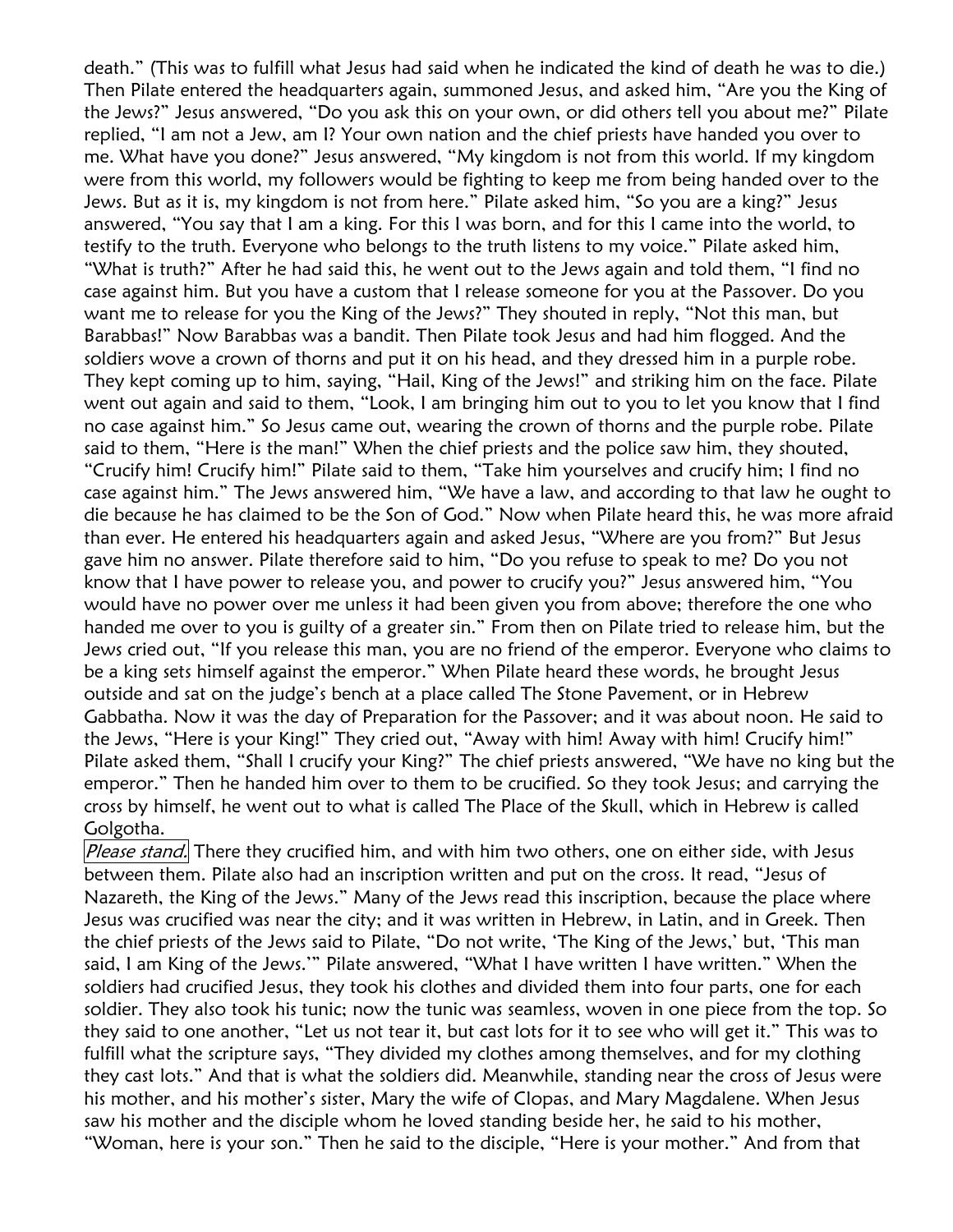hour the disciple took her into his own home. After this, when Jesus knew that all was now finished, he said (in order to fulfill the scripture), "I am thirsty." A jar full of sour wine was standing there. So they put a sponge full of the wine on a branch of hyssop and held it to his mouth. When Jesus had received the wine, he said, "It is finished." Then he bowed his head and gave up his spirit. Please kneel. Since it was the day of Preparation, the Jews did not want the bodies left on the cross during the sabbath, especially because that sabbath was a day of great solemnity. So they asked Pilate to have the legs of the crucified men broken and the bodies removed. Then the soldiers came and broke the legs of the first and of the other who had been crucified with him. But when they came to Jesus and saw that he was already dead, they did not break his legs. Instead, one of the soldiers pierced his side with a spear, and at once blood and water came out. (He who saw this has testified so that you also may believe. His testimony is true, and he knows that he tells the truth.) These things occurred so that the scripture might be fulfilled, "None of his bones shall be broken." And again another passage of scripture says, "They will look on the one whom they have pierced." After these things, Joseph of Arimathea, who was a disciple of Jesus, though a secret one because of his fear of the Jews, asked Pilate to let him take away the body of Jesus. Pilate gave him permission; so he came and removed his body. Nicodemus, who had at first come to Jesus by night, also came, bringing a mixture of myrrh and aloes, weighing about a hundred pounds. They took the body of Jesus and wrapped it with the spices in linen cloths, according to the burial custom of the Jews. Now there was a garden in the place where he was crucified, and in the garden there was a new tomb in which no one had ever been laid. And so, because it was the Jewish day of Preparation, and the tomb was nearby, they laid Jesus there.

#### Silent Meditation

Hymn #474 **Hymn** #474

#### The Solemn Collects

Cantor: Dear People of God: Our heavenly Father sent his Son into the world, not to condemn the world, but that the world through him might be saved; that all who believe in him might be delivered from the power of sin and death, and become heirs with him of everlasting life. We pray, therefore, for people everywhere according to their needs.

Let us pray for the holy Catholic Church of Christ throughout the world;

For its unity in witness and service

For all bishops and other ministers

and the people whom they serve

For Tom, our Bishop, and all the people of this diocese

For all Christians in this community

For those about to be baptized

That God will confirm his Church in faith, increase it in love, and preserve it in peace.

#### Silence

Almighty and everlasting God, by whose Spirit the whole body of your faithful people is governed and sanctified: Receive our supplications and prayers which we offer before you for all members of your holy Church, that in their vocation and ministry they may truly and devoutly serve you; through our Lord and Savior Jesus Christ. Amen.

Let us pray for all nations and peoples of the earth, and for those in authority among them;

For the President of the United States

For the Congress and the Supreme Court

For the Members and Representatives of the United Nations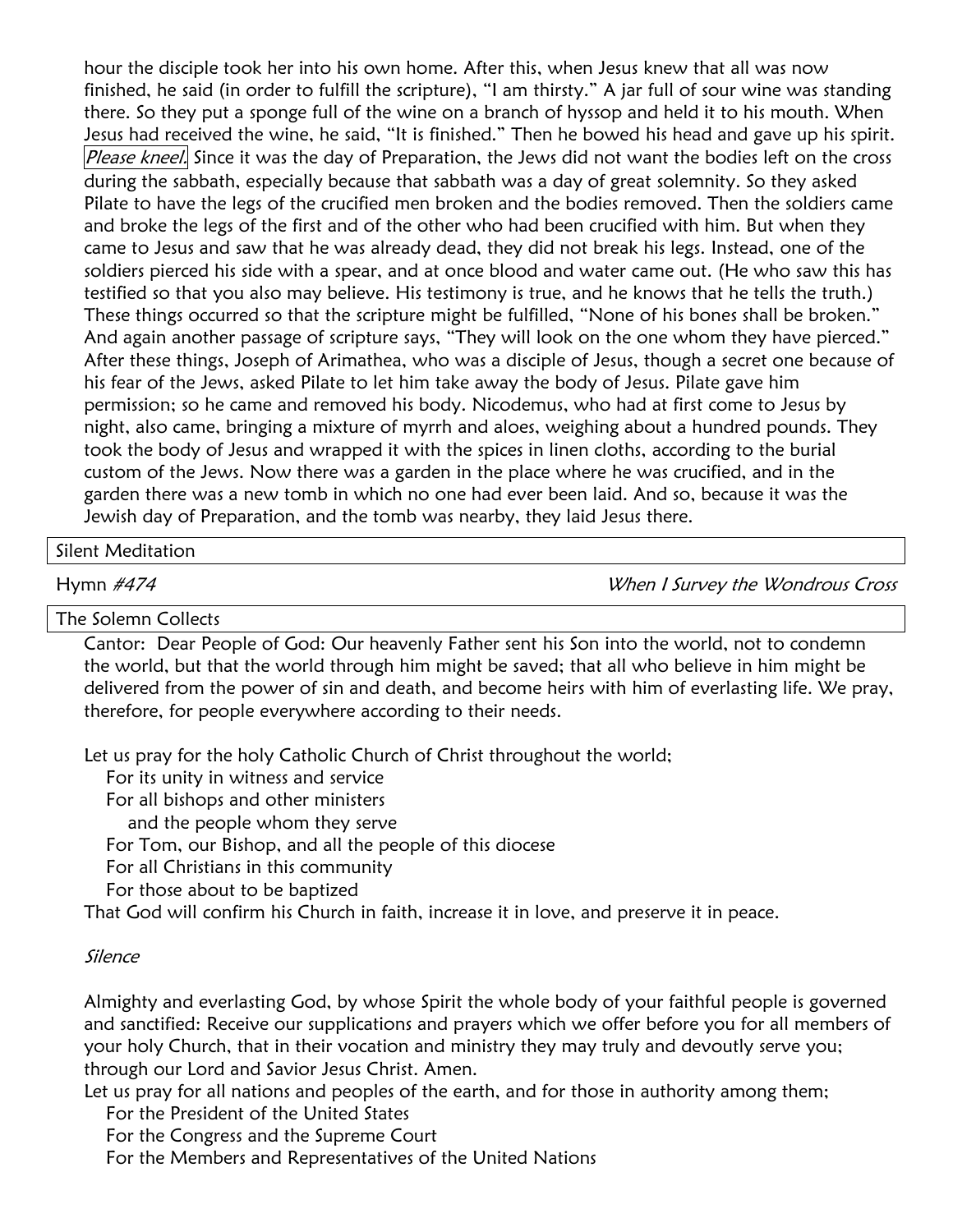For all who serve the common good

That by God's help they may seek justice and truth, and live in peace and concord.

#### Silence

Almighty God, kindle, we pray, in every heart the true love of peace, and guide with your wisdom those who take counsel for the nations of the earth; that in tranquility your dominion may increase, until the earth is filled with the knowledge of your love; through Jesus Christ our Lord. Amen.

Let us pray for all who suffer and are afflicted in body or in mind;

For the hungry and the homeless, the destitute

and the oppressed

For the sick, the wounded, and the crippled

For those in loneliness, fear, and anguish

For those who face temptation, doubt, and despair

For the sorrowful and bereaved

For prisoners and captives, and those in mortal danger

That God in his mercy will comfort and relieve them, and grant them the knowledge of his love, and stir up in us the will and patience to minister to their needs.

#### Silence

Gracious God, the comfort of all who sorrow, the strength of all who suffer: Let the cry of those in misery and need come to you, that they may find your mercy present with them in all their afflictions; and give us, we pray, the strength to serve them for the sake of him who suffered for us, your Son Jesus Christ our Lord. Amen.

Let us pray for all who have not received the Gospel of Christ;

For those who have never heard the word of salvation

For those who have lost their faith

For those hardened by sin or indifference

For the contemptuous and the scornful

For those who are enemies of the cross of Christ and

persecutors of his disciples

For those who in the name of Christ have persecuted others

That God will open their hearts to the truth, and lead them to faith and obedience.

#### Silence

Merciful God, creator of all the peoples of the earth and lover of souls: Have compassion on all who do not know you as you are revealed in your Son Jesus Christ; let your Gospel be preached with grace and power to those who have not heard it; turn the hearts of those who resist it; and bring home to your fold those who have gone astray; that there may be one flock under one shepherd, Jesus Christ our Lord. Amen.

Let us commit ourselves to God, and pray for the grace of a holy life, that, with all who have departed this world and have died in the peace of Christ, and those whose faith is known to God alone, we may be accounted worthy to enter into the fullness of the joy of our Lord, and receive the crown of life in the day of resurrection.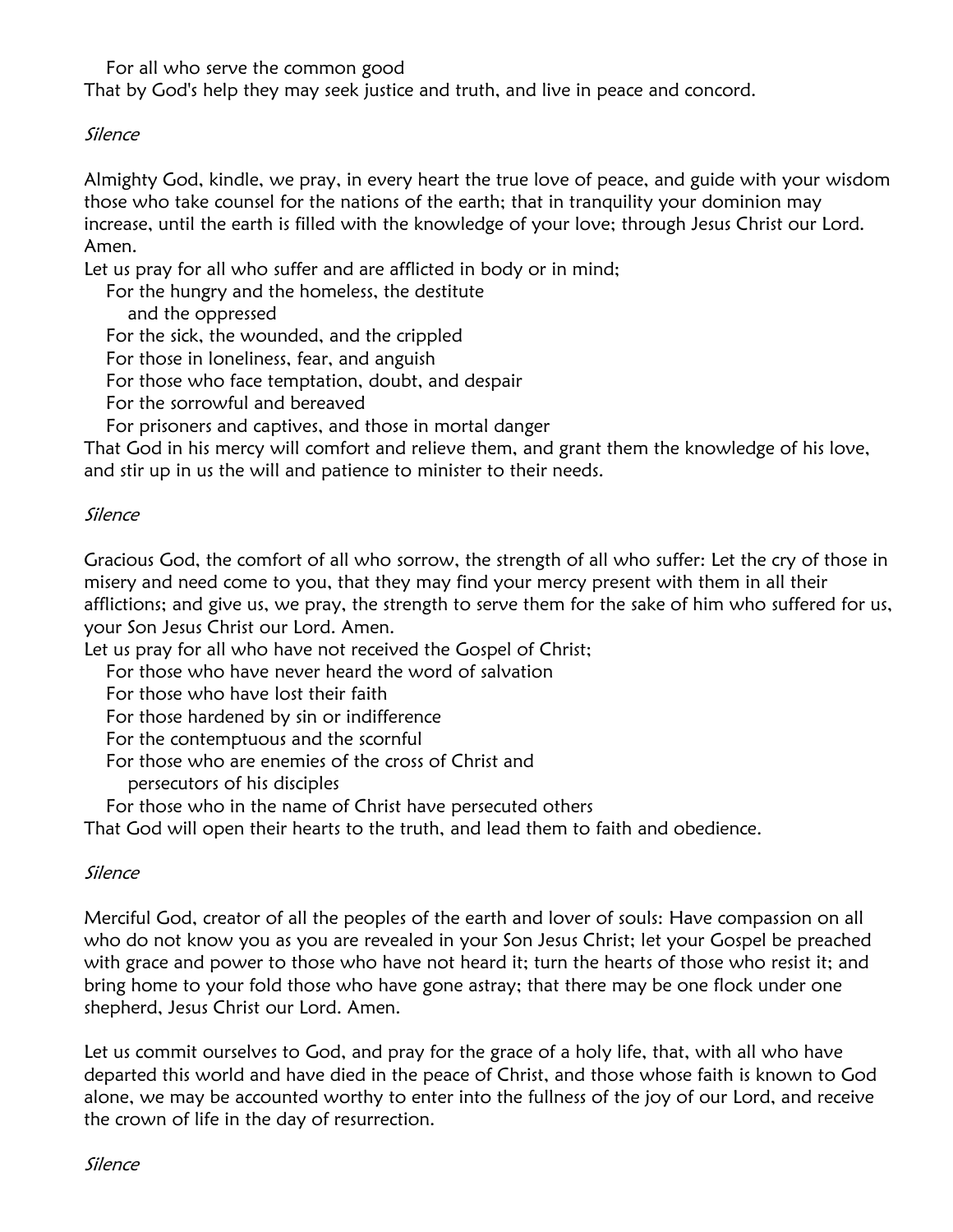O God of unchangeable power and eternal light: Look favorably on your whole Church, that wonderful and sacred mystery; by the effectual working of your providence, carry out in tranquility the plan of salvation; let the whole world see and know that things which were cast down are being raised up, and things which had grown old are being made new, and that all things are being brought to their perfection by him through whom all things were made, your Son Jesus Christ our Lord; who lives and reigns with you, in the unity of the Holy Spirit, one God, for ever and ever. Amen.

The Veneration of the Cross

(After each of three addresses, the congregation stands or kneels as able to venerate the cross in silence.)

Priest: We glory in your cross, O Lord,

People: and praise and glorify your holy resurrection; for by virtue of your cross joy has come to the whole world.

Priest: May God be merciful to us and bless us, show us the light of his countenance, and come to us.

People: Let your ways be known upon earth, your saving health among all nations.

Priest: Let the peoples praise you, O God; let all the peoples praise you.

People: We glory in your cross, O Lord, and praise and glorify your holy resurrection; for by virtue of your cross joy has come to the whole world.

### The Mass of the Pre-Sanctified

Hymn #168 (vs 1-3) O Sacred Head, Sore Wounded

The Litany of Penitence

All: Most holy and merciful Father: We confess to you and to one another, and to the whole communion of saints in heaven and on earth, that we have sinned by our own fault in thought, word, and deed; by what we have done, and by what we have left undone.

Priest: We have not loved you with our whole heart, and mind, and strength. We have not loved our neighbors as ourselves. We have not forgiven others, as we have been forgiven. People: Have mercy on us, Lord.

Priest: We have been deaf to your call to serve, as Christ served us. We have not been true to the mind of Christ. We have grieved your Holy Spirit.

People: Have mercy on us, Lord.

Priest: We confess to you, Lord, all our past unfaithfulness: the pride, hypocrisy, and impatience of our lives,

People: We confess to you, Lord.

Priest: Our self-indulgent appetites and ways, and our exploitation of other people,

People: We confess to you, Lord.

Priest: Our anger at our own frustration, and our envy of those more fortunate than ourselves, People: We confess to you, Lord.

Priest: Our intemperate love of worldly goods and comforts, and our dishonesty in daily life and work,

People: We confess to you, Lord.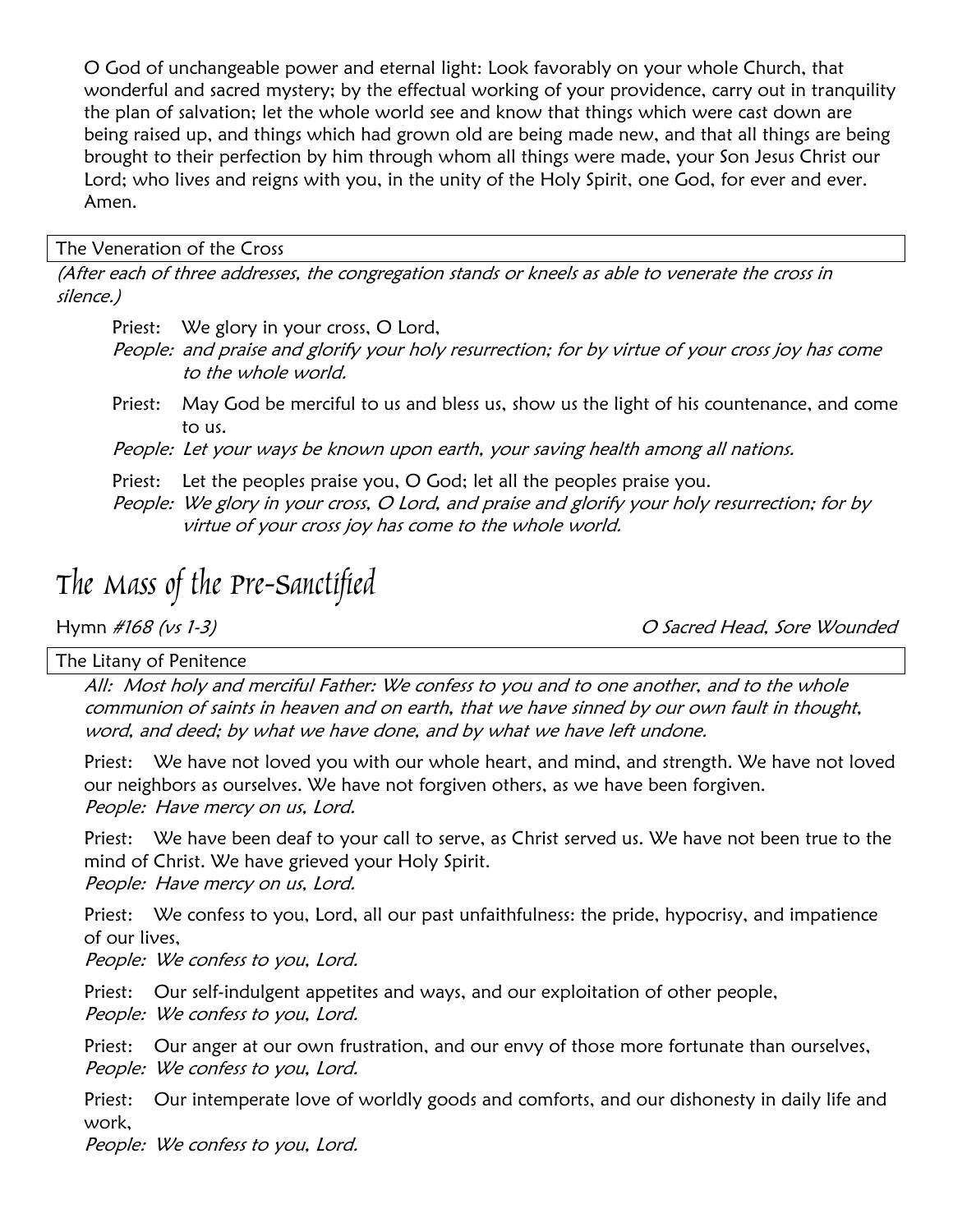Priest: Our negligence in prayer and worship, and our failure to commend the faith that is in us, People: We confess to you, Lord.

Priest: Accept our repentance, Lord, for the wrongs we have done: for our blindness to human need and suffering, and our indifference to injustice and cruelty, People: Accept our repentance, Lord.

Priest: For all false judgments, for uncharitable thoughts toward our neighbors, and for our prejudice and contempt toward those who differ from us,

People: Accept our repentance, Lord.

Priest: For our waste and pollution of your creation, and our lack of concern for those who come after us,

People: Accept our repentance, Lord.

Priest: Restore us, good Lord, and let your anger depart from us; People: Favorably hear us, for your mercy is great.

Priest: Accomplish in us the work of your salvation, People: That we may show forth your glory in the world.

By the cross and passion of your Son our Lord, People: Bring us with all your saints to the joy of his resurrection.

Priest: Almighty God, the Father of our Lord Jesus Christ, who desires not the death of sinners, but rather that they may turn from their wickedness and live, has given power and commandment to his ministers to declare and pronounce to his people, being penitent, the absolution and remission of their sins. He pardons and absolves all those who truly repent, and with sincere hearts believe his holy Gospel.

Therefore we beseech him to grant us true repentance and his Holy Spirit, that those things may please him which we do on this day, and that the rest of our life hereafter may be pure and holy, so that at the last we may come to his eternal joy; through Jesus Christ our Lord. Amen.

| The Lord's Prayer |                                   |
|-------------------|-----------------------------------|
| All:              | Our Father, who art in heaven,    |
|                   | hallowed be thy Name,             |
|                   | thy kingdom come,                 |
|                   | thy will be done,                 |
|                   | on earth as it is in heaven.      |
|                   | Give us this day our daily bread. |
|                   | And forgive us our trespasses,    |
|                   | as we forgive those               |
|                   | who trespass against us.          |
|                   | And lead us not into temptation,  |
|                   | but deliver us from evil.         |
|                   | For thine is the kingdom,         |
|                   | and the power, and the glory,     |
|                   | for ever and ever. Amen.          |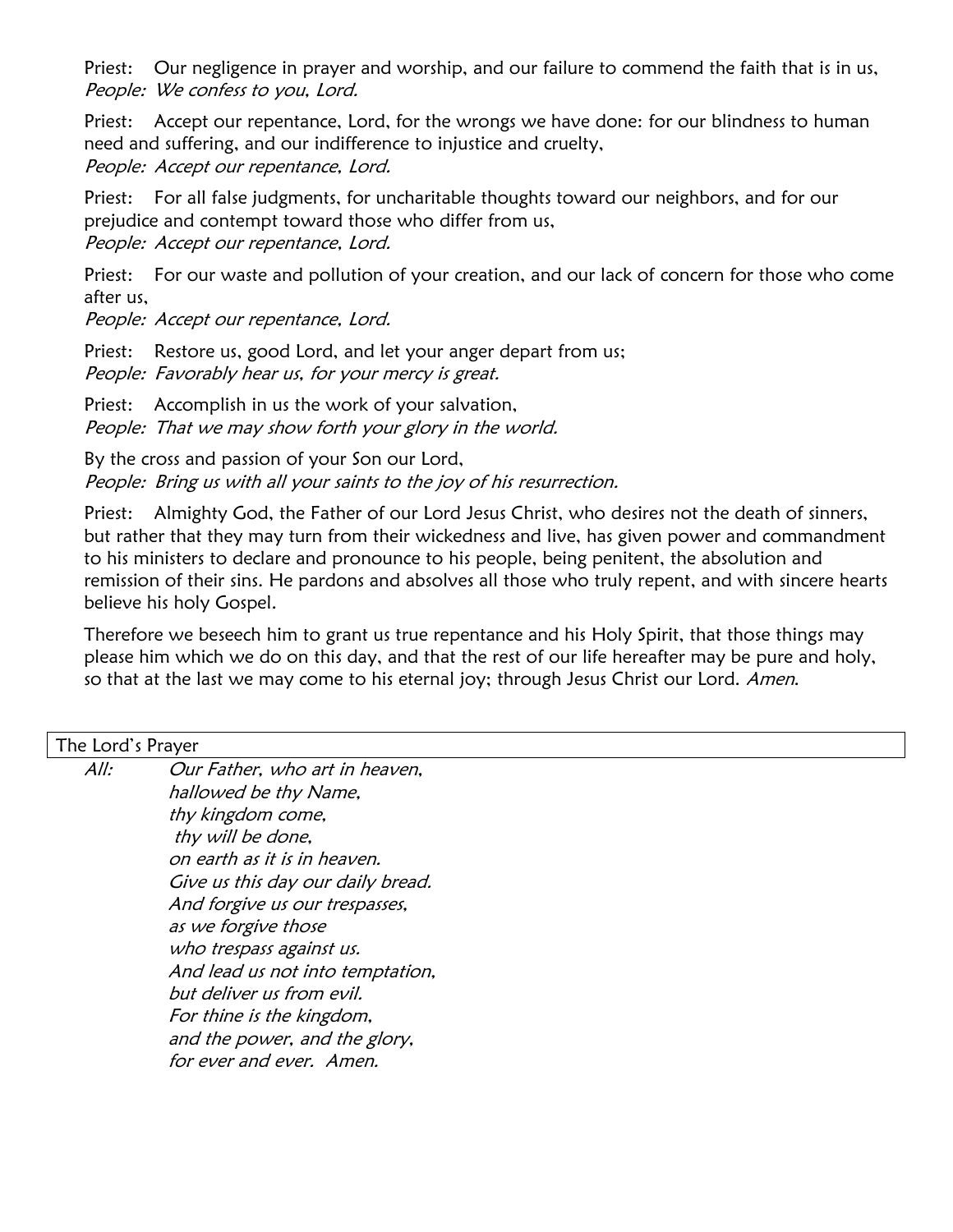#### The Communion

Everyone is welcome at the Lord's table. Please come forward on the center aisle and return by the side aisles. You may cross your arms if you wish for a blessing instead of the sacraments. If you prefer juice instead of wine, step to the station on the left near the baptismal font. Receiving just one of the sacraments is as Holy as receiving both. If you are unable to step to the communion rail, please notify an usher so that Holy Communion can be brought to your pew.

#### Concluding Prayer

Priest: Lord Jesus Christ, Son of the living God, we pray you to set your passion, cross, and death between your judgment and our souls, now and in the hour of our death. Give mercy and grace to the living; pardon and rest to the dead; to your holy Church peace and concord; and to us sinners everlasting life and glory; for with the Father and the Holy Spirit you live and reign, one God, now and for ever. Amen.

All leave in silence.